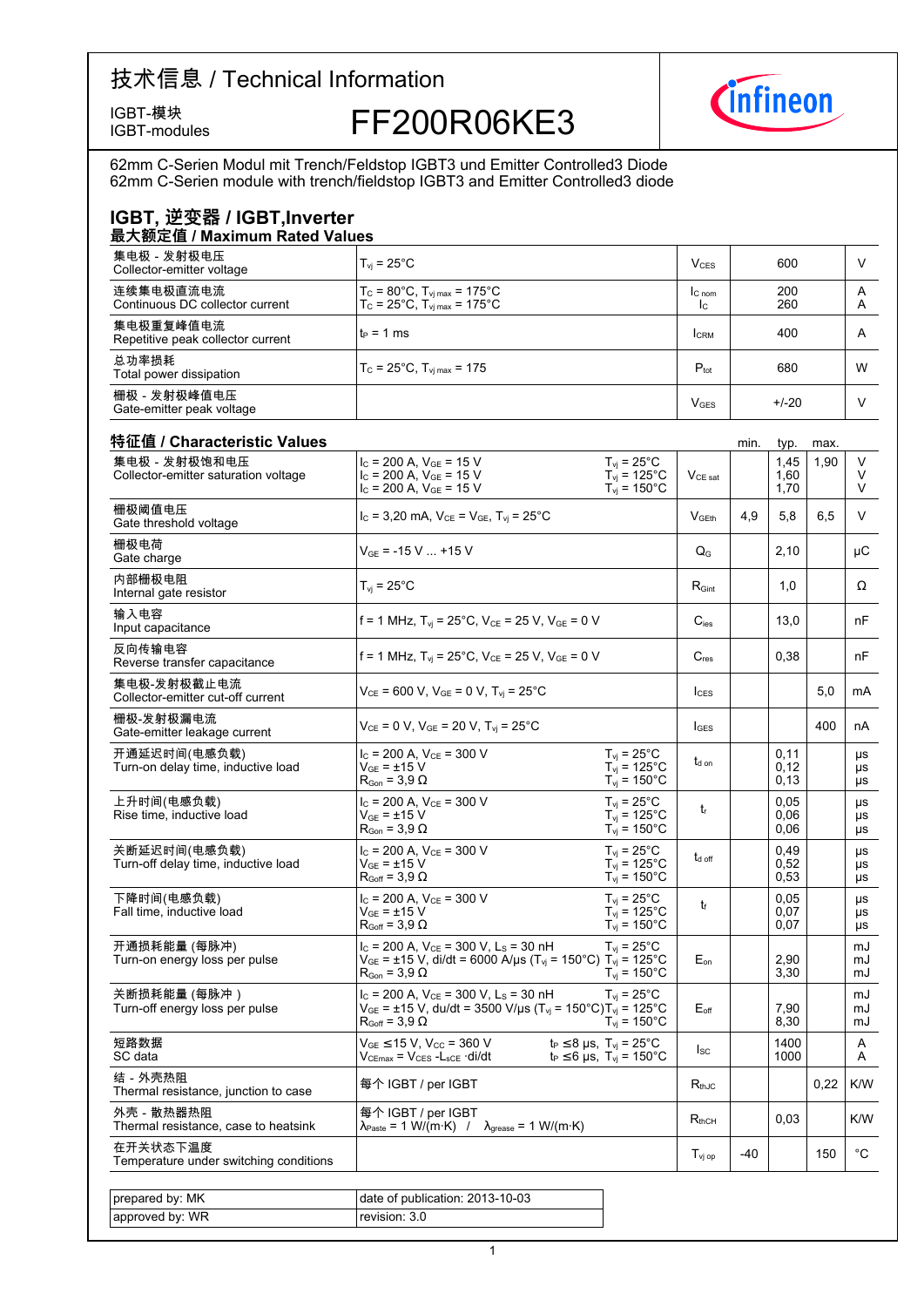## 技术信息 / Technical Information

IGBT-modules

IGBT-模块<br>IGBT-modules FF200R06KE3



### 二极管,逆变器 / Diode, Inverter 最大额定值 / Maximum Rated Values

| 反向重复峰值电压<br>Repetitive peak reverse voltage | $T_{\rm vi}$ = 25°C                                                                                                          | <b>V</b> <sub>RRM</sub> | 600          |                  |  |
|---------------------------------------------|------------------------------------------------------------------------------------------------------------------------------|-------------------------|--------------|------------------|--|
| 连续正向直流电流<br>Continuous DC forward current   |                                                                                                                              | I۴                      | 200          | A                |  |
| 正向重复峰值电流<br>Repetitive peak forward current | $t_P = 1$ ms                                                                                                                 | <b>FRM</b>              | 400          | A                |  |
| I2t-值<br>$l2t$ - value                      | $V_R$ = 0 V, t <sub>P</sub> = 10 ms, T <sub>vi</sub> = 125°C<br>$V_R = 0 V$ , t <sub>P</sub> = 10 ms, T <sub>y</sub> = 150°C | $ ^{2}t$                | 5000<br>4700 | $A^2S$<br>$A^2S$ |  |

### 特征值 / Characteristic

| 特征值 / Characteristic Values                        |                                                                                                                                       |                                                                                   |                              | min.  | typ.                 | max. |                |
|----------------------------------------------------|---------------------------------------------------------------------------------------------------------------------------------------|-----------------------------------------------------------------------------------|------------------------------|-------|----------------------|------|----------------|
| 正向电压<br>Forward voltage                            | $I_F = 200$ A, $V_{GF} = 0$ V<br>$I_F = 200$ A, $V_{GE} = 0$ V<br>$I_F = 200$ A, $V_{GF} = 0$ V                                       | $T_{vi}$ = 25°C<br>$T_{vi}$ = 125 $^{\circ}$ C<br>$T_{\rm vi}$ = 150 $^{\circ}$ C | $V_F$                        |       | 1,55<br>1,50<br>1,45 | 1,95 | $\vee$         |
| 反向恢复峰值电流<br>Peak reverse recovery current          | $I_F$ = 200 A, - di <sub>F</sub> /dt = 6000 A/µs (T <sub>vi</sub> =150°C)<br>$V_R = 300 V$<br>$V_{GF}$ = -15 V                        | $T_{\rm vi}$ = 25°C<br>$T_{vi}$ = 125°C<br>$T_{vi}$ = 150 $^{\circ}$ C            | <b>IRM</b>                   |       | 130<br>160<br>170    |      | A<br>A<br>A    |
| 恢复电荷<br>Recovered charge                           | $I_F = 200$ A, - di <sub>F</sub> /dt = 6000 A/us (T <sub>vi</sub> =150°C) T <sub>vi</sub> = 25°C<br>$V_R = 300 V$<br>$V_{GF}$ = -15 V | $T_{\rm vi}$ = 125°C<br>$T_{\rm vi}$ = 150°C                                      | Q,                           |       | 9,00<br>16,0<br>19,0 |      | μC<br>μC<br>μC |
| 反向恢复损耗(每脉冲)<br>Reverse recovery energy             | $I_F = 200$ A, - di <sub>F</sub> /dt = 6000 A/µs (T <sub>vi</sub> =150°C) T <sub>vi</sub> = 25°C<br>$V_R$ = 300 V<br>$V_{GF}$ = -15 V | $T_{\rm vi}$ = 125°C<br>$T_{vi}$ = 150 $^{\circ}$ C                               | $E_{rec}$                    |       | 2,30<br>4.10<br>4,70 |      | mJ<br>mJ<br>mJ |
| 结-外壳热阻<br>Thermal resistance, junction to case     | 每个二极管 / per diode                                                                                                                     |                                                                                   | $R_{thJC}$                   |       |                      | 0.42 | K/W            |
| 外壳 - 散热器热阻<br>Thermal resistance, case to heatsink | 每个二极管 / per diode<br>$\lambda_{\text{Paste}} = 1 \text{ W/(m·K)}$ / $\lambda_{\text{grease}} = 1 \text{ W/(m·K)}$                     |                                                                                   | $R_{thCH}$                   |       | 0.06                 |      | K/W            |
| 在开关状态下温度<br>Temperature under switching conditions |                                                                                                                                       |                                                                                   | $\mathsf{T}_\mathsf{vi\;oo}$ | $-40$ |                      | 150  | °€             |

| prepared by: MK | date of publication: 2013-10-03 |
|-----------------|---------------------------------|
| approved by: WR | revision: 3.0 l                 |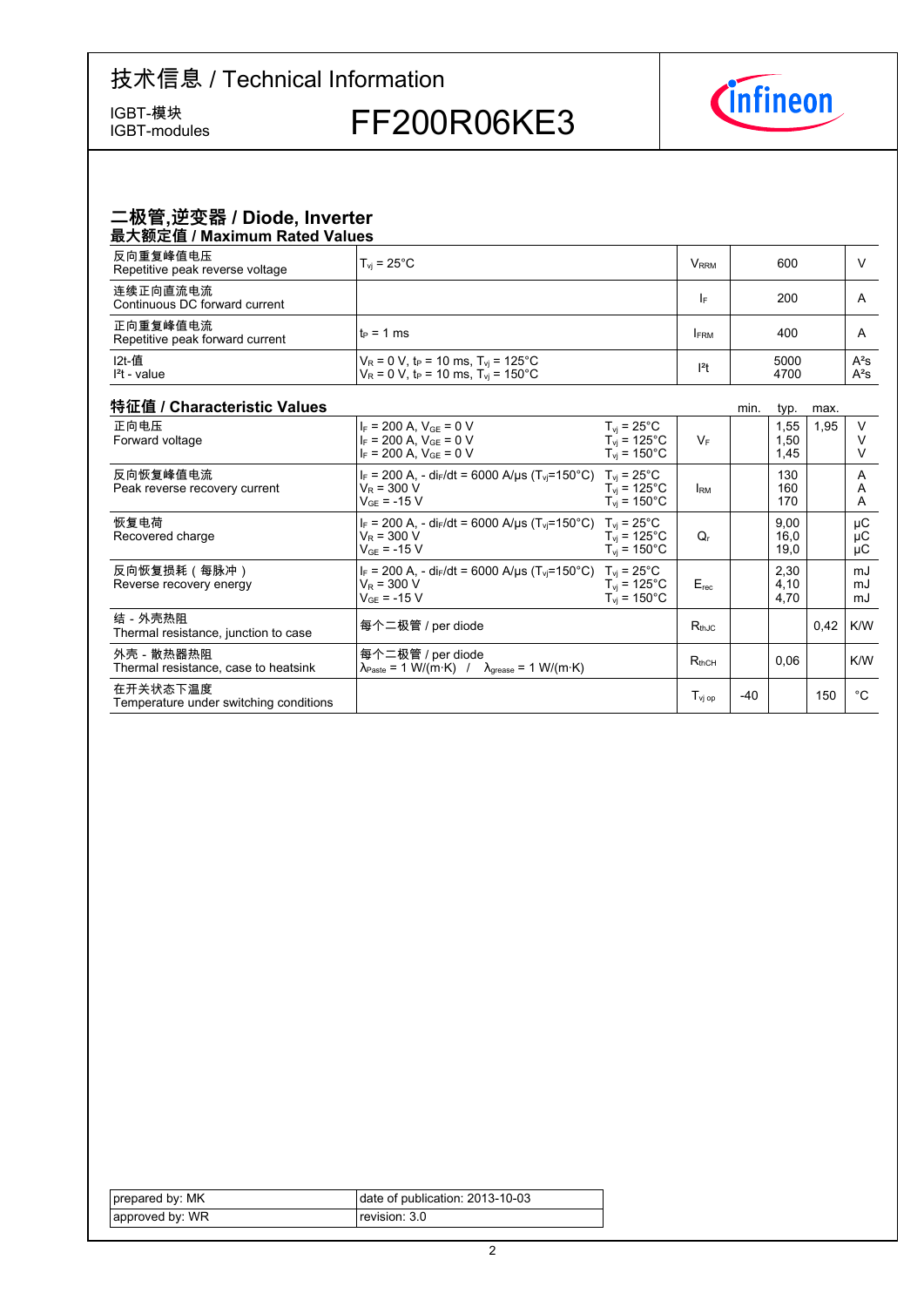# 技术信息 / Technical Information

IGBT-模块<br>IGBT-modules

FF200R06KE3



| 模块 / Module                                              |                                                                                                                 |                 |       |                                |      |               |
|----------------------------------------------------------|-----------------------------------------------------------------------------------------------------------------|-----------------|-------|--------------------------------|------|---------------|
| 绝缘测试电压<br>Isolation test voltage                         | RMS. $f = 50$ Hz. $t = 1$ min.                                                                                  | <b>VISOL</b>    |       | 2.5                            |      | kV            |
| 模块基板材料<br>Material of module baseplate                   |                                                                                                                 |                 |       | Cu                             |      |               |
| 内部绝缘<br>Internal isolation                               | 基本绝缘 (class 1, IEC 61140)<br>basic insulation (class 1, IEC 61140)                                              |                 |       | Al <sub>2</sub> O <sub>3</sub> |      |               |
| 爬电距离<br>Creepage distance                                | 端子- 散热片 / terminal to heatsink<br>端子- 端子 / terminal to terminal                                                 |                 |       | 29,0<br>23,0                   |      | <sub>mm</sub> |
| 电气间隙<br>Clearance                                        | 端子- 散热片 / terminal to heatsink<br>端子- 端子 / terminal to terminal                                                 |                 |       | 23,0<br>11,0                   |      | mm            |
| 相对电痕指数<br>Comperative tracking index                     |                                                                                                                 | CTI             |       | >400                           |      |               |
|                                                          |                                                                                                                 |                 | min.  | typ.                           | max. |               |
| 外壳 - 散热器热阻<br>Thermal resistance, case to heatsink       | 每个模块 / per module<br>$\lambda_{\text{Paste}} = 1 \text{ W/(m·K)} / \lambda_{\text{grease}} = 1 \text{ W/(m·K)}$ | $R_{thCH}$      |       | 0,01                           |      | K/W           |
| 杂散电感 模块<br>Stray inductance module                       |                                                                                                                 | $L_{\rm sCF}$   |       | 20                             |      | nH            |
| 模块引线电阻,端子-芯片<br>Module lead resistance, terminals - chip | T <sub>C</sub> = 25°C, 每个开关 / per switch                                                                        | $R_{CC' + EE'}$ |       | 0.70                           |      | $m\Omega$     |
| 储存温度<br>Storage temperature                              |                                                                                                                 | $T_{sta}$       | $-40$ |                                | 125  | $^{\circ}C$   |
| 模块安装的安装扭距<br>Mounting torque for modul mounting          | 螺丝 M6 根据相应的应用手册进行安装<br>Screw M6 - Mounting according to valid application note                                  | M               | 3.00  | $\overline{\phantom{a}}$       | 6.00 | Nm            |
| 端子联接扭距<br>Terminal connection torque                     | 螺丝 M6 根据相应的应用手册进行安装<br>Screw M6 - Mounting according to valid application note                                  | M               | 2,5   | $\overline{a}$                 | 5.0  | <b>Nm</b>     |
| 重量<br>Weight                                             |                                                                                                                 | G               |       | 340                            |      | g             |

| prepared by: MK | date of publication: 2013-10-03 |
|-----------------|---------------------------------|
| approved by: WR | revision: 3.0                   |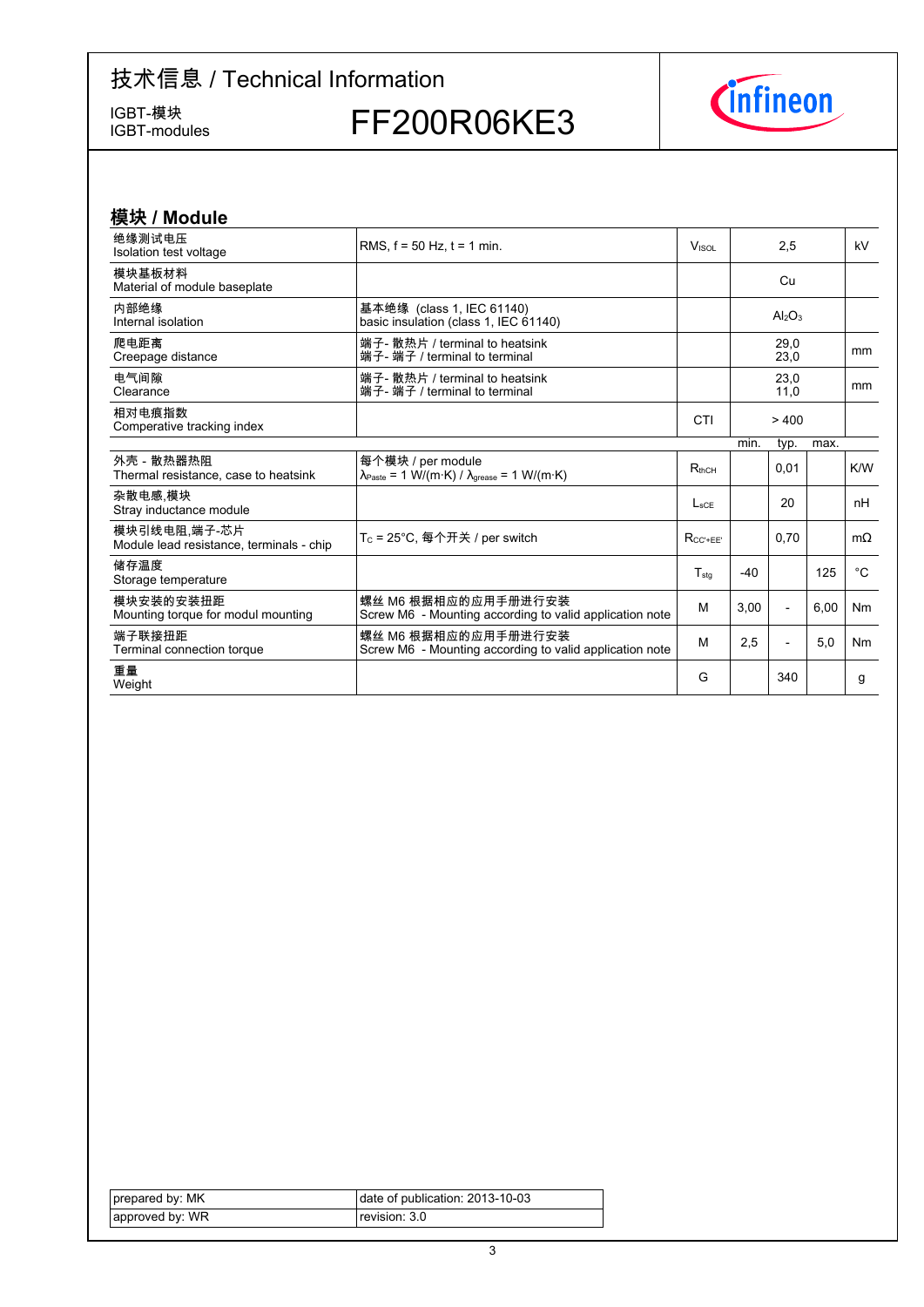# 技术信息 / Technical Information IGBT-模块<br>IGBT-modules FF200R06KE3

IGBT-modules



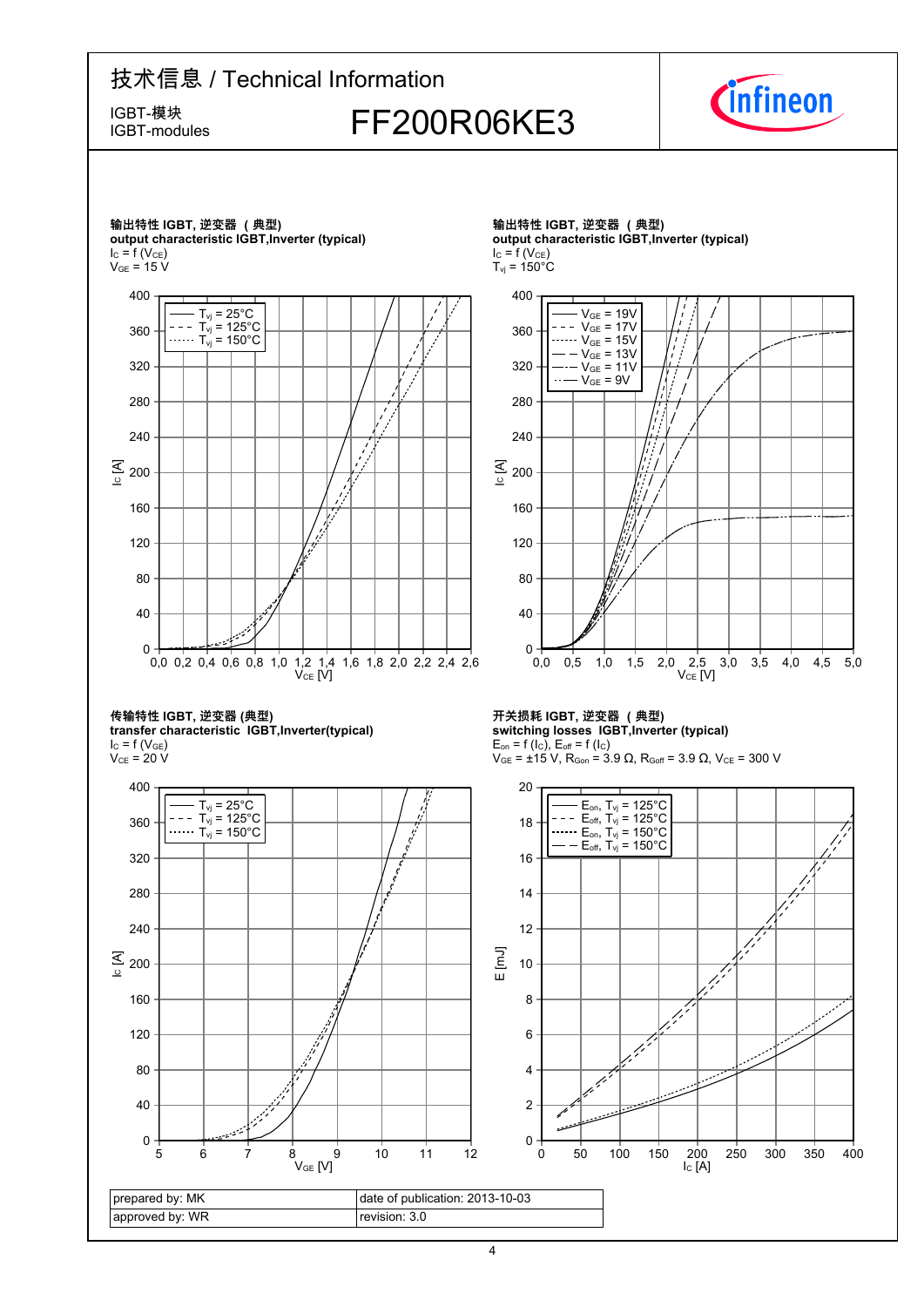### 技术信息 / Technical Information IGBT-模块<br>IGBT-modules FF200R06KE3 IGBT-modules



π

⊞

╫╫ Ш

3 0,0704 0,05

ШI

4 0,0638 0,1



5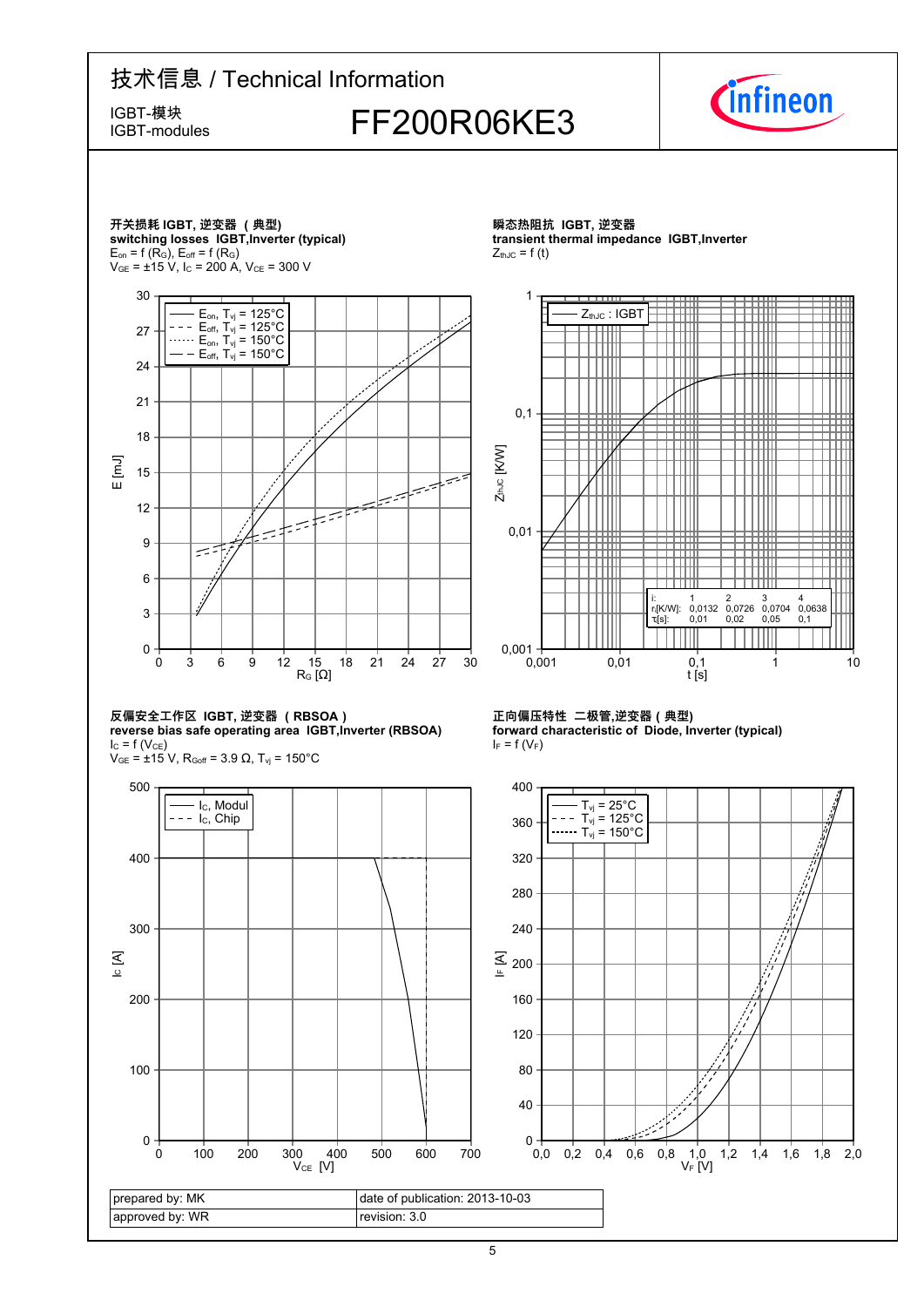# 技术信息 / Technical Information IGBT-模块<br>IGBT-modules FF200R06KE3



IGBT-modules



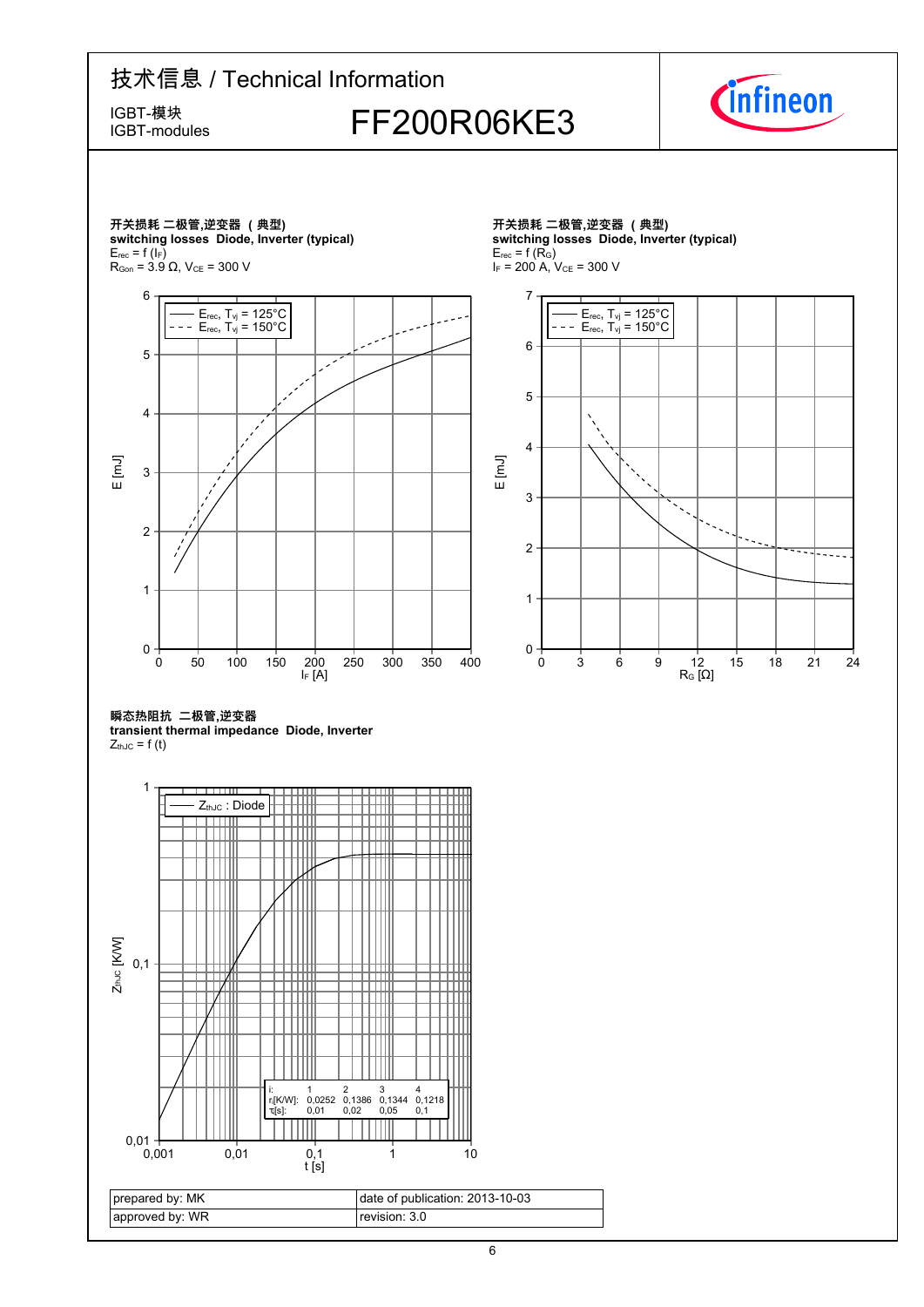